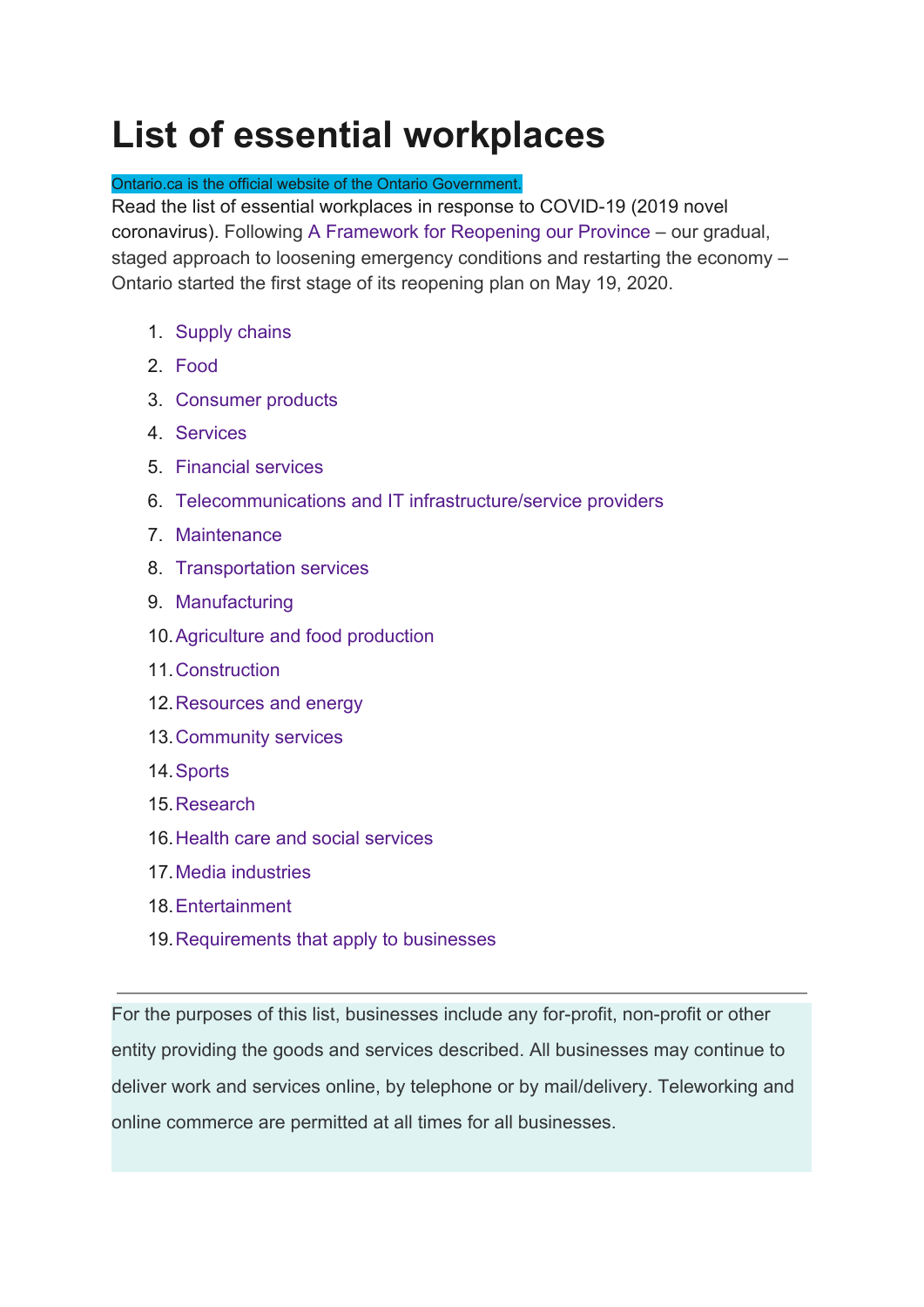# **Supply chains**

1. Businesses that supply other essential businesses or essential services within Ontario, or that supply businesses or services that have been declared essential in a jurisdiction outside of Ontario, with the support, products, supplies, systems, or services, including processing, packaging, warehousing, distribution, delivery, and maintenance necessary to operate

# **Food**

- 2. Businesses that primarily sell food, beverages and consumer products necessary to maintain households and businesses including:
	- 1. supermarkets and grocery stores
	- 2. convenience stores
	- 3. discount and big box retailers selling groceries
	- 4. restaurants (take-out, drive-through and delivery service only)
	- 5. beer and wine and liquor stores

### **Consumer products**

- 1. Businesses that sell:
	- 1. motor vehicles, including cars, trucks and motorcycles
	- 2. recreational vehicles, including motor homes
	- 3. trailers and travel trailers
	- 4. boats and other watercraft
	- 5. other motorized vehicles, including power-assisted bicycles, golf carts, scooters, snowmobiles and all-terrain vehicles
- 2. Garden centres and plant nurseries, including greenhouses that engage in retail sales to the public
- 3. Hardware stores
- 4. Safety supply stores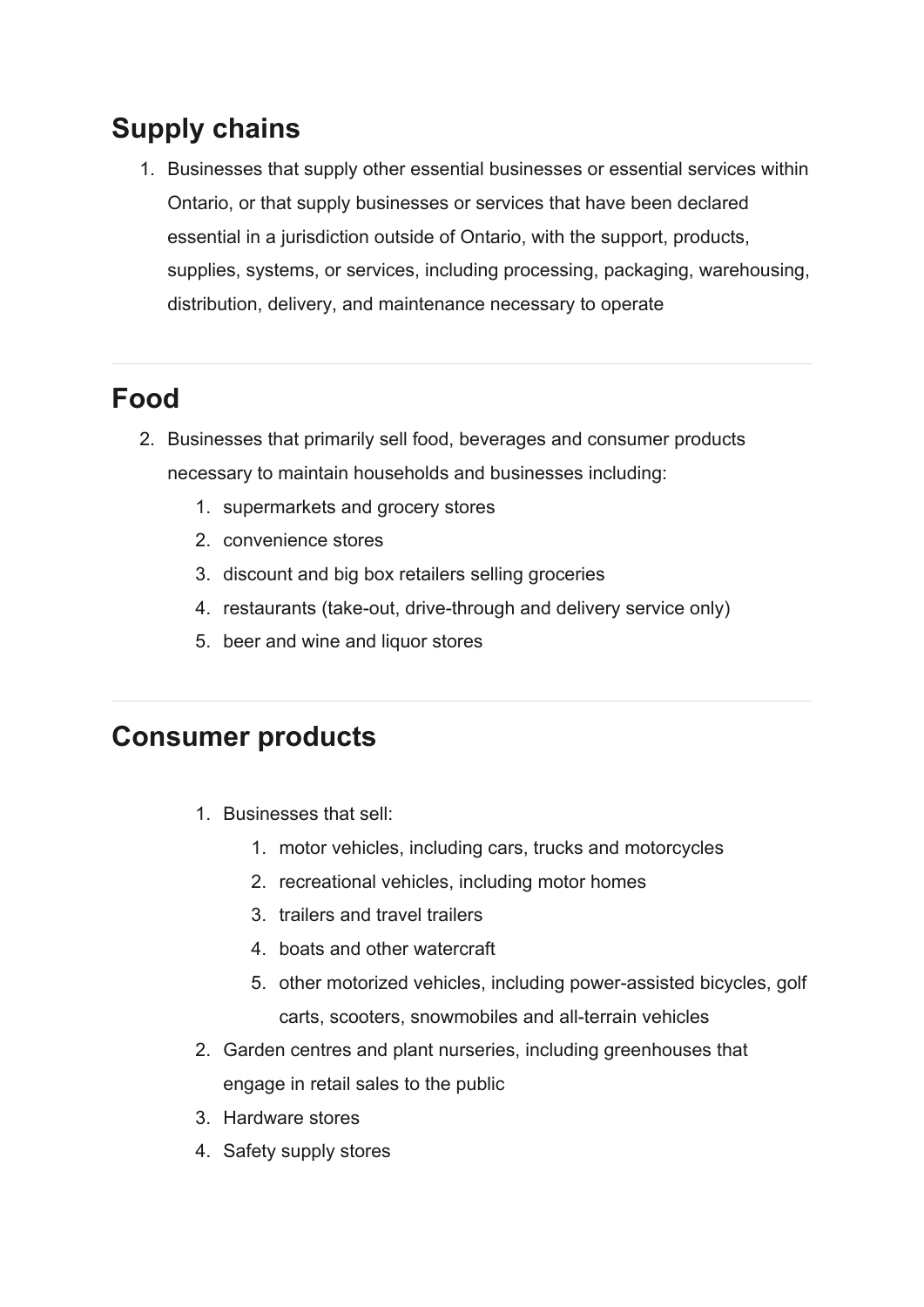5. Businesses that retail or rent items to the public and have a public entrance that opens onto a street or exterior sidewalk and that are in compliance with [the relevant requirements in section 2 of Schedule 3 of](https://www.ontario.ca/#retail-or-rental-business) [the regulation](https://www.ontario.ca/#retail-or-rental-business)

# **Services**

- 3. Pharmacies
- 4. Gas stations and other fuel suppliers
	- 1. Automated and self-service car washes
- 5. Laundromats and drycleaners
	- 1. Lawn care services and landscaping services
- 6. Security services for residences, businesses and other properties
	- 1. Domestic services that support the operation of households, including housekeeping, cooking, indoor and outdoor cleaning and maintenance services
- 7. Vehicle and equipment repair and essential maintenance and vehicle and equipment rental services
- 8. Courier, postal, shipping, moving and delivery services
- 9. Funeral and related services
- 10.Staffing services including providing temporary help
- 11.Veterinary services and other businesses that provide for the health and welfare of animals, including farms, boarding kennels, stables, animal shelters, zoos, aquariums and research facilities
	- 1. Pet services, including grooming, sitting, walking and training services, and services that train or provide service animals
- 12.Home child care services of up to six children as permitted under the Child Care and Early Years Act, 2014, and child care centres for essential workers authorized to operate in accordance with Ontario Regulation 51/20 (Order Under Subsection 7.0.2 (4) of the act - Closure of Establishments)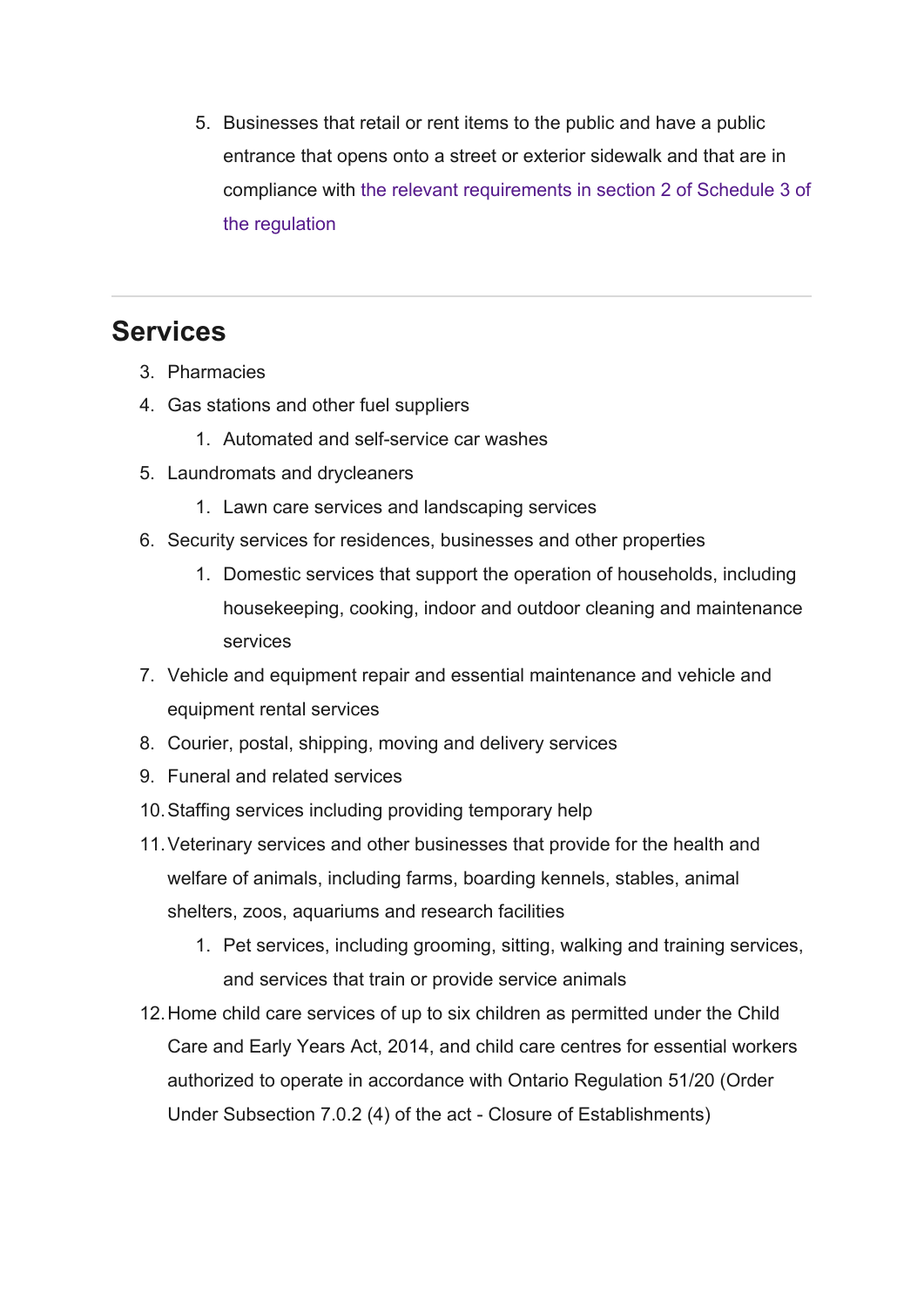- 13.Hotels, motels, other shared rental accommodation including student residences, except for any pools, fitness centres, meeting rooms and other recreational facilities that may be part of the operations of these businesses
	- 1. Seasonal campgrounds that are in compliance with the [relevant](https://www.ontario.ca/#seasonal-campground-req) [requirements in section 3.1 of Schedule 3 of the regulation](https://www.ontario.ca/#seasonal-campground-req)
	- 2. Golf courses and outdoor driving ranges that are in compliance with the [relevant requirements in section 2.2 of Schedule 3 of the regulation](https://www.ontario.ca/#golf-courses)
- 14.Cheque cashing services
- 15.This section previously listed specific businesses that were authorized to open their place of business to sell items by alternative methods of sale including curb side pickup and delivery. This section has been removed because, as of May 11, 2020, businesses with a street entrance may now sell items by curb side pick-up and delivery.

### **Financial services**

16.Businesses that provide the following financial services:

- 1. capital markets and related securities trading and advisory services
- 2. banking/credit union activities including credit intermediation
- 3. insurance
- 4. land registration services
- 5. real estate agent services
- 6. pension and benefits payment services
- 7. financial services including payroll and payment processing and accounting and tax services

### **Telecommunications and IT infrastructure/service**

#### **providers**

17.Information Technology (IT) services, including online services, software products and the facilities necessary for their operation and delivery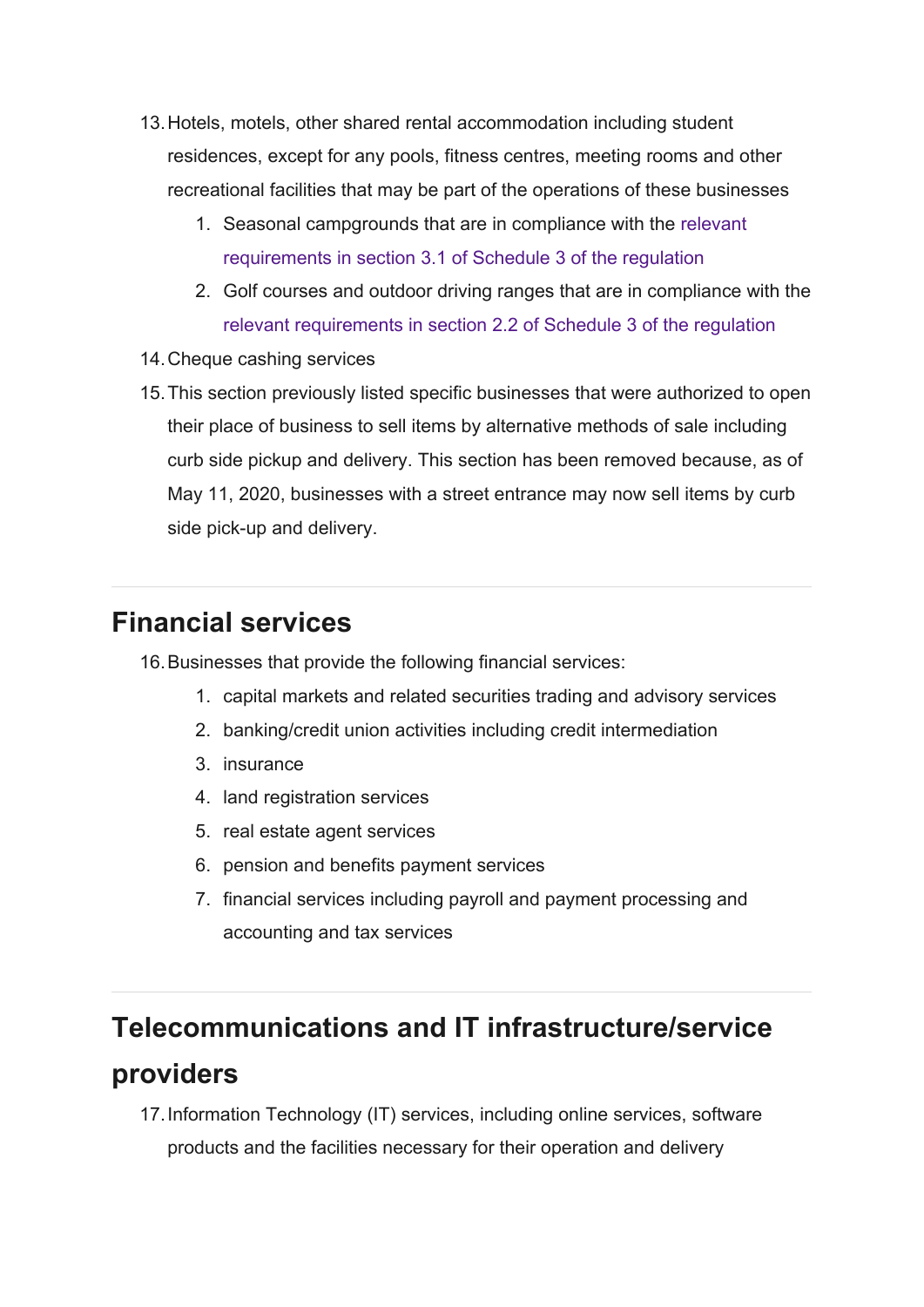- 18.Telecommunications providers and services (phone, internet, radio, cell phones etc.) and facilities necessary for their operation and delivery
- 19.Newspapers, radio and television broadcasting

### **Maintenance**

20.Maintenance, repair and property management services that manage and maintain the safety, security, sanitation and essential operation of institutional, commercial, industrial and residential properties and buildings

# **Transportation services**

- 21.Businesses and facilities that provide transportation services, including:
	- 1. transportation services provided by air, water, road, and rail, including taxis and other private transportation providers
	- 2. support services for transportation services, including:
		- 1. logistical support, distribution services, warehousing and storage, truck stops and tow operators
		- 2. services that support the operations and safety of transportation systems including maintenance and repairs
		- 3. marinas, boating clubs and other organizations that maintain docking facilities for members or patrons and that are in compliance with the [relevant requirements in section 5 of](https://www.ontario.ca/#marinas) [Schedule 3 of the regulation](https://www.ontario.ca/#marinas)

22.Businesses that provide and support online retail, including by providing warehousing, storage and distribution of goods that are ordered online

# **Manufacturing**

23.Businesses that extract, manufacture, process and distribute goods, products, equipment and materials, including businesses that manufacture inputs to other manufacturers, (e.g. primary metal/ steel, blow molding, component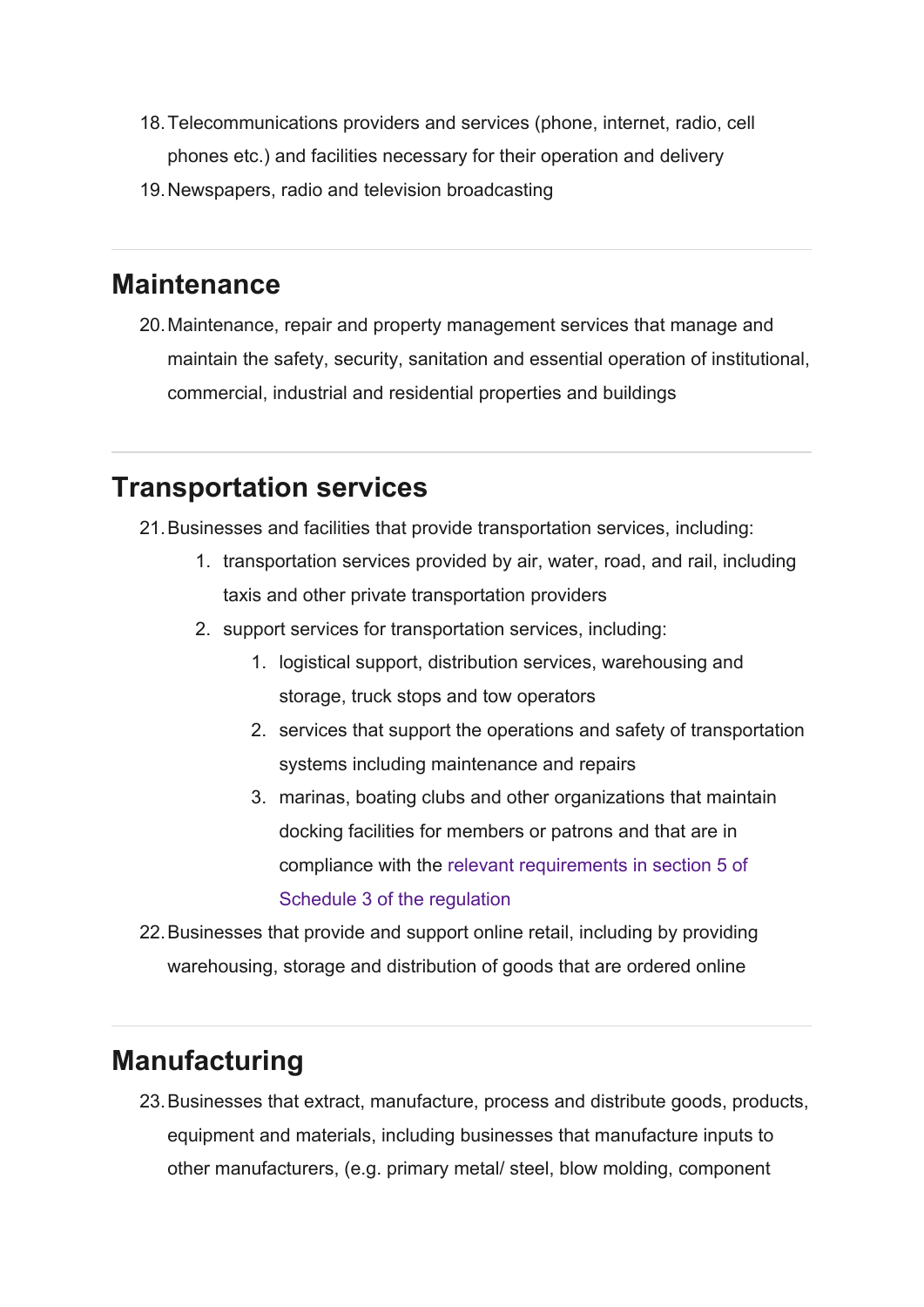manufacturers, chemicals, etc. that feed the end-product manufacturer), regardless of whether those other manufacturers are inside or outside of Ontario, together with businesses that support and facilitate the movement of goods within integrated North American and global supply chains

# **Agriculture and food production**

- 24.Businesses that produce food and beverages, and agricultural products including plants, including by farming, harvesting, aquaculture, hunting and fishing
- 25.Businesses that process, manufacture or distribute food, beverages, crops, agricultural products, animal products and by-products
- 26.Businesses that support the food or agricultural products supply chains and the health and safety of food, animals and plants

### **Construction**

- 27.Construction activities or projects and related services that support construction, including demolition services
- 28.Land surveyors

Sections 29-31 previously listed specific construction activities that were authorized to operate. As restrictions are being lifted, these sections are no longer necessary and have been removed.

### **Resources and energy**

32.Businesses that provide and ensure the domestic and global continuity of supply of resources, including mining, forestry, aggregates, petroleum, petroleum by-products and chemicals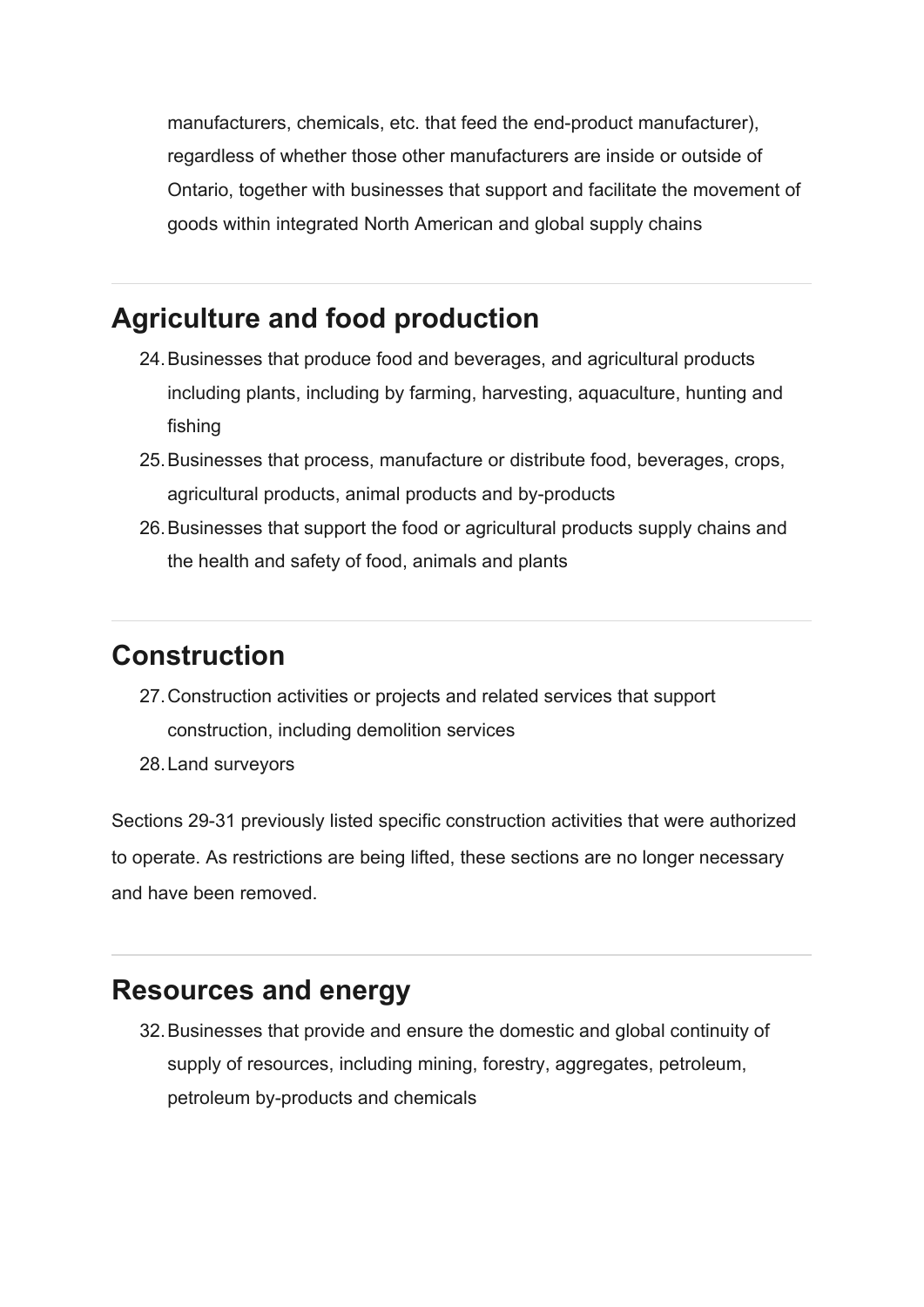33.Electricity generation, transmission, distribution and storage and natural gas distribution, transmission and storage

# **Community services**

34.Businesses that deliver or support the delivery of services including:

- 1. sewage treatment and disposal
- 2. collecting, transporting, storing, processing, disposing or recycling of any type of waste
- 3. potable drinking water
- 4. critical infrastructure repair and maintenance including roads, dams, bridges etc.
- 5. environmental rehabilitation, management and monitoring, and spill clean up and response
- 6. administrative authorities that regulate and inspect businesses
- 7. professional and social services that support the legal and justice system
- 8. government services including but not limited to policing and law enforcement, fire and emergency services, paramedics, coroner and pathology services, corrections and court services, licences and permits
- 9. allotment gardens or community gardens

# **Sports**

- 1. Training facilities that are:
	- 1. operated by a sports team in one of the following leagues:
		- 1. Canadian Football League
		- 2. Major League Baseball
		- 3. Major League Soccer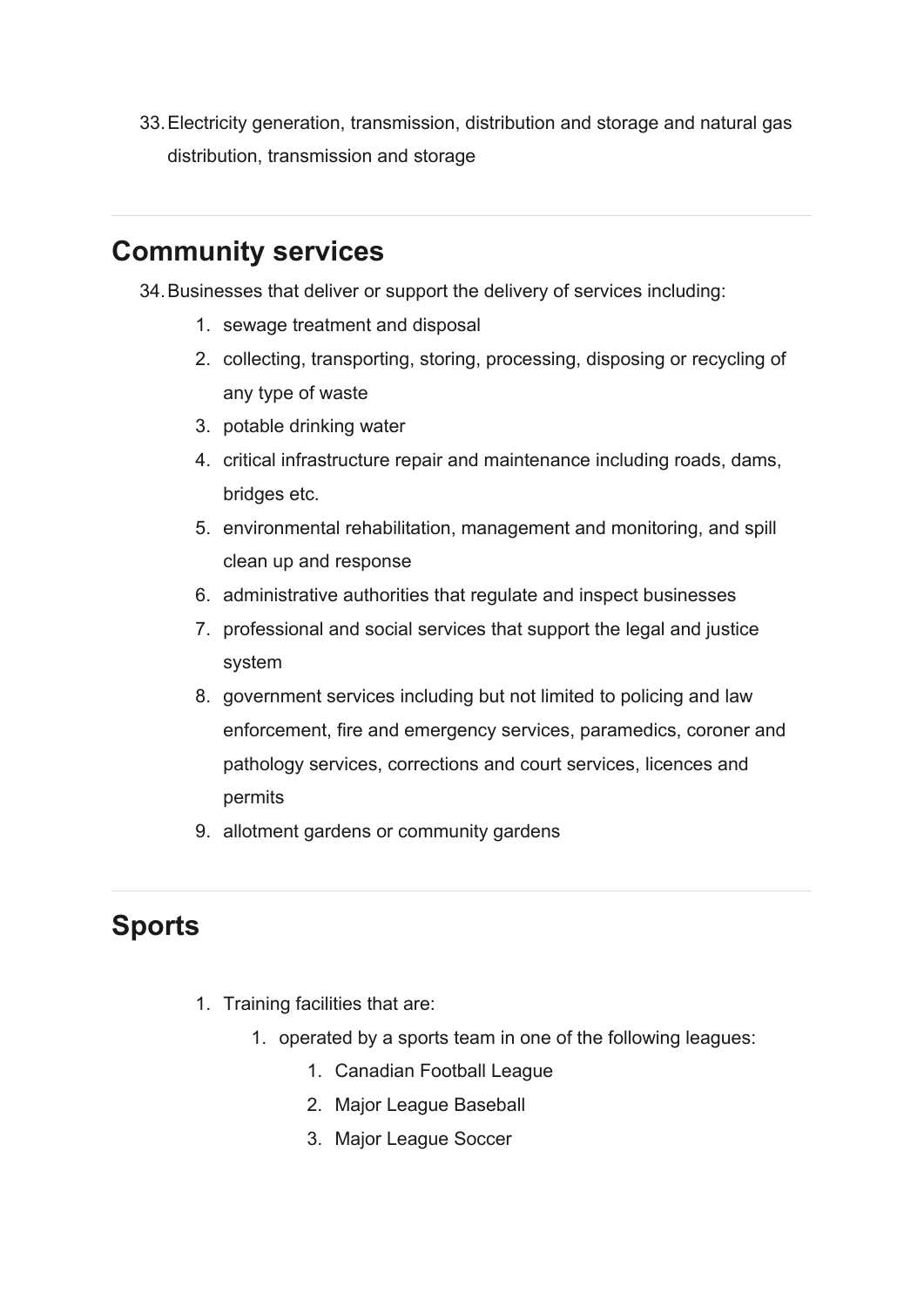- 4. National Basketball Association
- 5. National Hockey League
- 2. in compliance with the [requirements for sports team training](https://www.ontario.ca/#sports-team-training-facilities) [facilities](https://www.ontario.ca/#sports-team-training-facilities) (section 6, Schedule 3 of the regulation)
- 2. The following facilities for outdoor sports and activities that are in compliance with the [relevant requirements, listed in section 7 of](https://www.ontario.ca/#indoor-outdoor-sports) [Schedule 3 of the regulation](https://www.ontario.ca/#indoor-outdoor-sports):
	- 1. baseball diamonds
	- 2. batting cages
	- 3. soccer fields
	- 4. tennis, platform tennis, table tennis and pickleball courts
	- 5. basketball courts
	- 6. BMX parks
	- 7. skate parks
	- 8. motorsport tracks
	- 9. frisbee golf locations
	- 10.cycling tracks and bike trails
	- 11.horse riding facilities
	- 12.shooting ranges, including those operated by rod and gun clubs
- 3. The following facilities for indoor sports and activities that are in compliance with the [requirements for indoor or outdoor sports facilities](https://www.ontario.ca/#indoor-outdoor-sports), listed in section 7 of Schedule 3 of the regulation:
	- 1. indoor golf driving ranges
	- 2. indoor horse riding facilities
	- 3. indoor shooting ranges, including those operated by rod and gun clubs
- 4. Facilities, other than pools, that are in compliance with the [relevant](https://www.ontario.ca/#facilities-for-ahtletic-or-competitions) [requirements in section 8 of Schedule 3 of the regulation](https://www.ontario.ca/#facilities-for-ahtletic-or-competitions) and that are being used by one or more of the following organizations, leagues or clubs to train amateur or professional athletes or to run amateur or professional athletic competitions: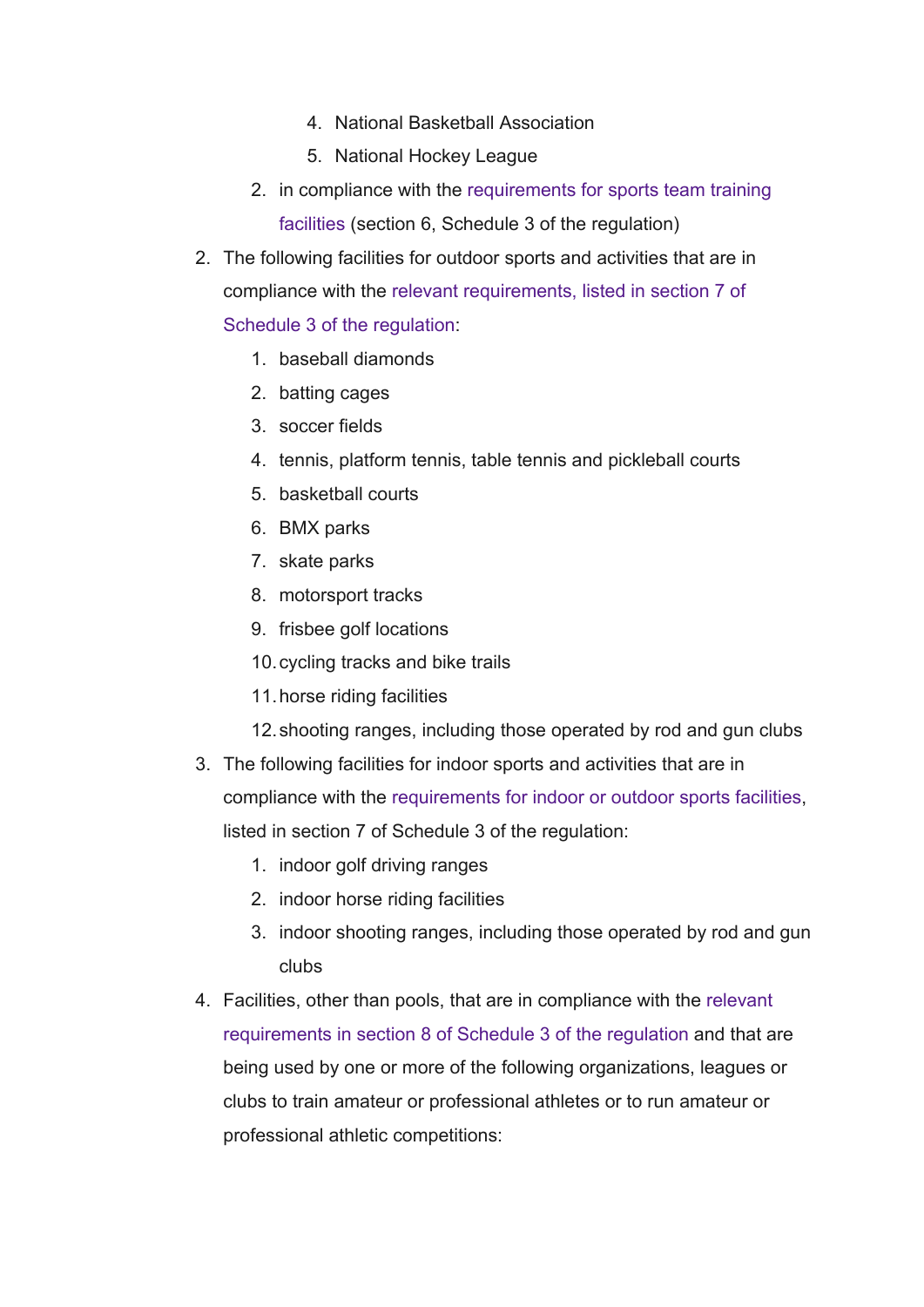- 1. national sport organizations funded by Sport Canada and member clubs
- 2. provincial sport or multi-sport organizations recognized by the Ministry of Heritage, Sport, Tourism and Culture Industries and member clubs
- 3. professional sport leagues or member clubs
- 5. Horse racing tracks that are in compliance with [the relevant](https://www.ontario.ca/#horse-racing-tracks) [requirements in section 9 of Schedule 3 of the regulation](https://www.ontario.ca/#horse-racing-tracks)

### **Research**

35.Businesses and organizations that maintain research facilities and engage in research, including medical research and other research and development activities

### **Health care and social services**

- 36.Organizations and providers that deliver home care services or personal support services to seniors and persons with disabilities
- 37.Businesses that sell, rent or repair assistive/mobility/medical devices, aids and/or supplies
- 38.Regulated health professionals
	- 1. Professionals or organizations that provide in-person counselling services
- 39.Organizations that provide health care including retirement homes, hospitals, clinics, long-term care facilities, independent health facilities and mental health and addictions counselling supports
- 40.Laboratories and specimen collection centres
- 41.Manufacturers, wholesalers, distributors and retailers of pharmaceutical products and medical supplies, including medications, medical isotopes, vaccines and antivirals, medical devices and medical supplies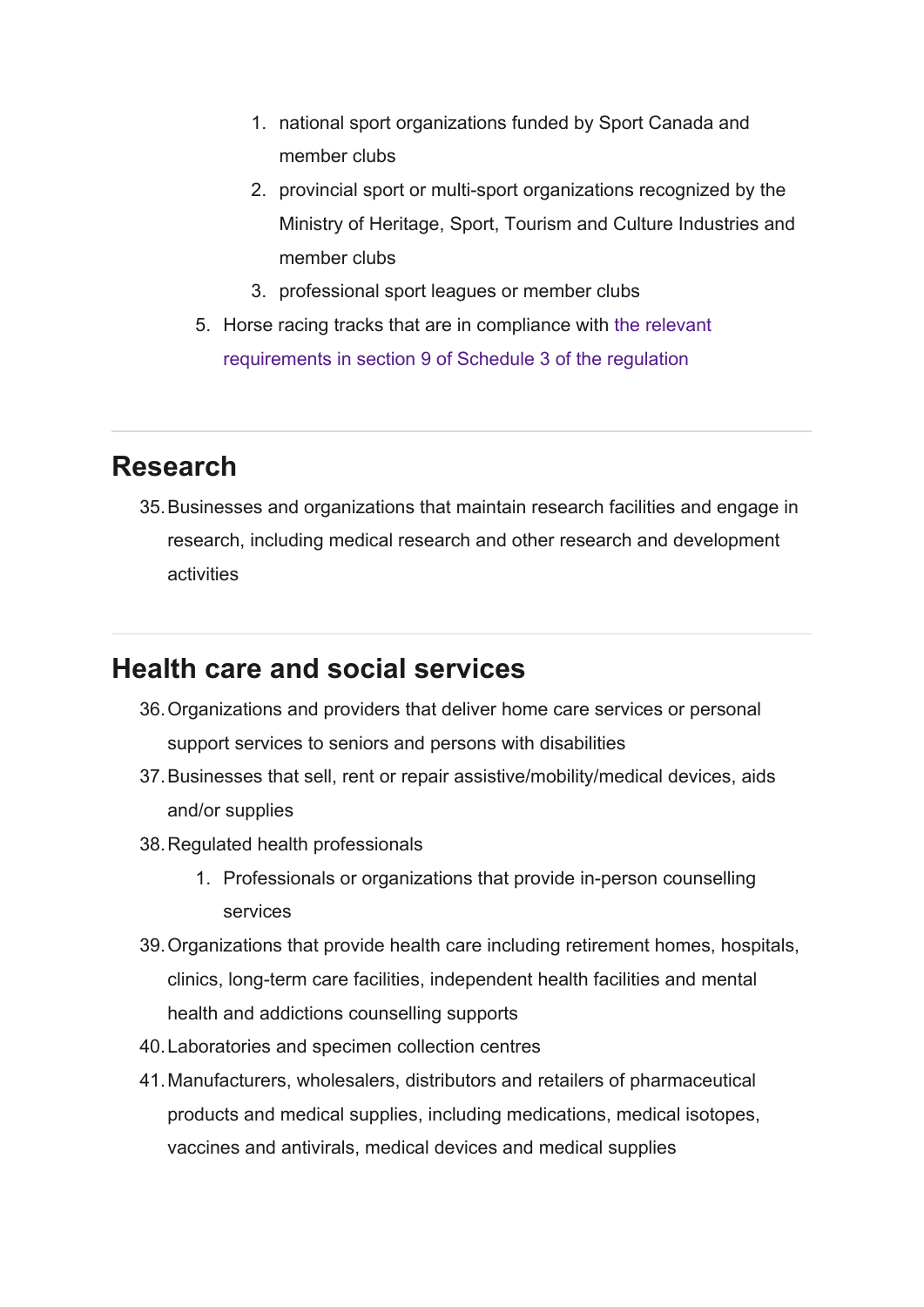- 42.Manufacturers, distributors and businesses that provide logistical support of or for products and/or services that support the delivery of health care in all locations
- 43.Organizations that provide critical personal support services in home or residential services for individuals with physical disabilities
- 44.Not-for profit organizations that support the provision of food, shelter, safety or protection, and/or social services and other necessities of life to economically disadvantaged and other vulnerable individuals

### **Media industries**

- 45.Sound recording, production, publishing and distribution businesses
- 46.Film and television post-production, visual effects and animation studios
- 47.Book and periodical production, publishing and distribution businesses
- 48.Interactive digital media businesses, including:
	- 1. computer system software or application developers and publishers
	- 2. video game developers and publishers

### **Entertainment**

49.Drive-in cinemas that were in existence as of May 29, 2020 and that are in compliance with the [relevant requirements in section 10 of Schedule 3 of the](https://www.ontario.ca/#drive-in-cinema) [regulation.](https://www.ontario.ca/#drive-in-cinema)

### **Requirements that apply to businesses**

#### **Compliance**

Business places that are open must operate in accordance with all applicable laws, including the Occupational Health and Safety Act and the regulations made under it.

Business places that are open must operate in compliance with the advice, recommendations and instructions of public health officials,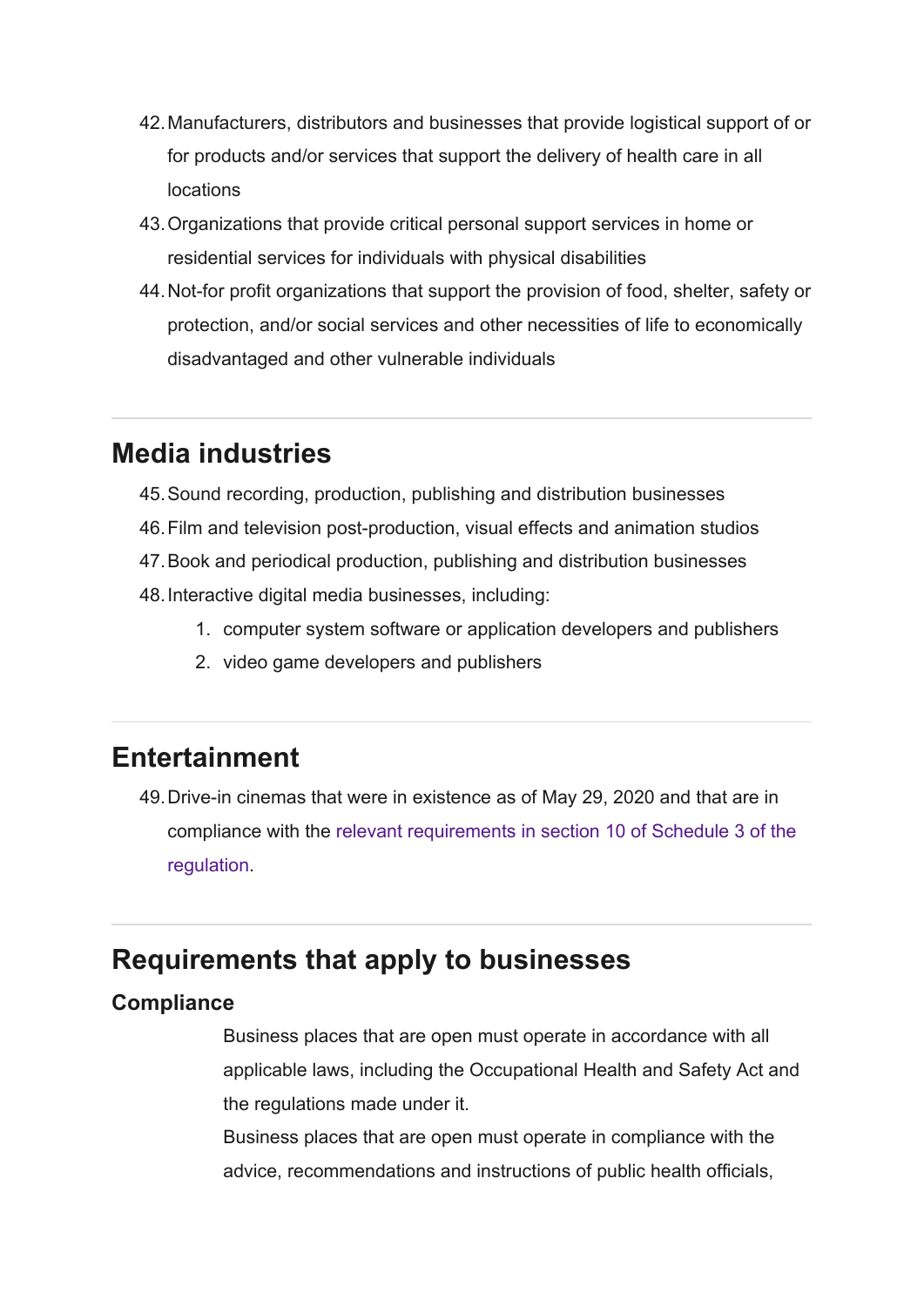including any advice, recommendations or instructions on physical distancing, cleaning or disinfecting.

### **Places of business that engage in the retail sale or rental of items to the public**

Businesses that retail or rent items to the public, other than those described in parts 2, 2.1, 2.2, 2.3, 2.4, 3 or 4 of the list above, must ensure that people can maintain physical distancing of at least two metres from each other at all times by either:

- 1. using alternative methods of sale, such as curb side pick-up or delivery
- 2. operating by appointment
- 3. limiting the number of people who can enter the place of business at any one time

Fitting rooms can only be used if:

- 1. they have a solid door that may be closed
- 2. adjacent stalls are not occupied at any one time
- 3. they are cleaned and disinfected after each use

#### **Boarding kennels and stables**

1. Boarding kennels and stables may allow owner to visit, help care for or feed or ride their animals.

#### **Golf courses and outdoor driving ranges**

Golf courses and outdoor driving ranges must ensure that that clubhouses, restaurants, pools, meeting rooms, fitness centres and other recreational facilities on the premises remain closed to the public.

This does not apply to any portion of a building that: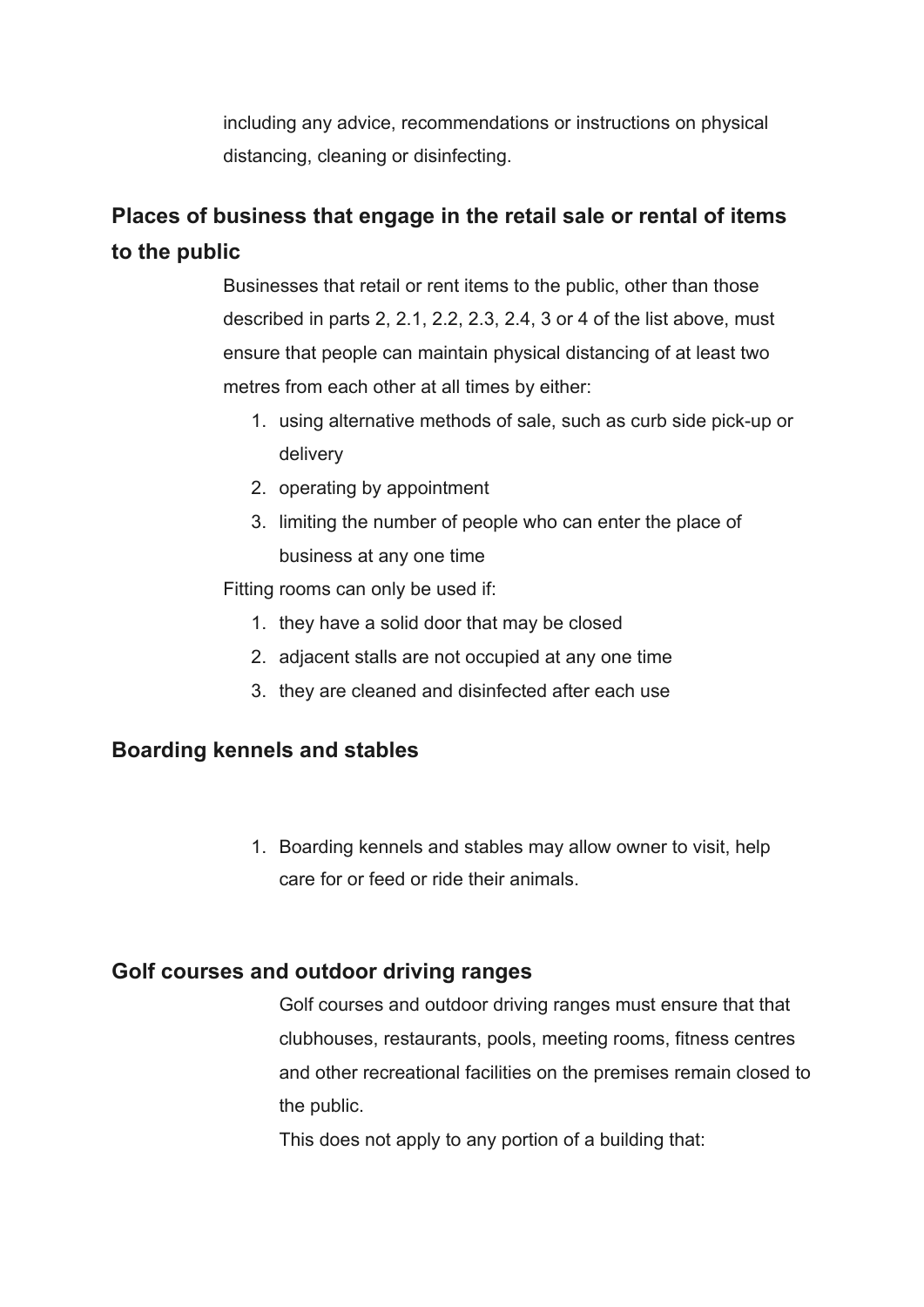- 1. is used to provide first aid services
- 2. contains a washroom

3. provides access to first aid services or washrooms Restaurants on the premises may provide take-out or delivery service.

#### **Short term rentals**

Short term rentals in rental accommodations booked after April 4, 2020 must only be provided to individuals who are in need of housing during the emergency period.

This does not apply to hotels, motels and student residences.

#### **Seasonal campgrounds**

- 1. Seasonal campgrounds must ensure that:
	- 1. campsites are made available only for trailers and recreational vehicles that are either:
		- 1. used by individuals who do not have another residence in Canada and are in need of housing during the emergency period
		- 2. permitted to be there by the terms of a full season contract
	- 2. only campsites with electricity, water service and facilities for sewage disposal are provided for use
	- 3. all recreational facilities in the campground, and all other shared facilities in the campground such as washrooms, are closed
	- 4. other areas of the seasonal campground are closed to the general public and are only opened for the purpose of preparing the seasonal campground for reopening

#### **Open houses prohibited**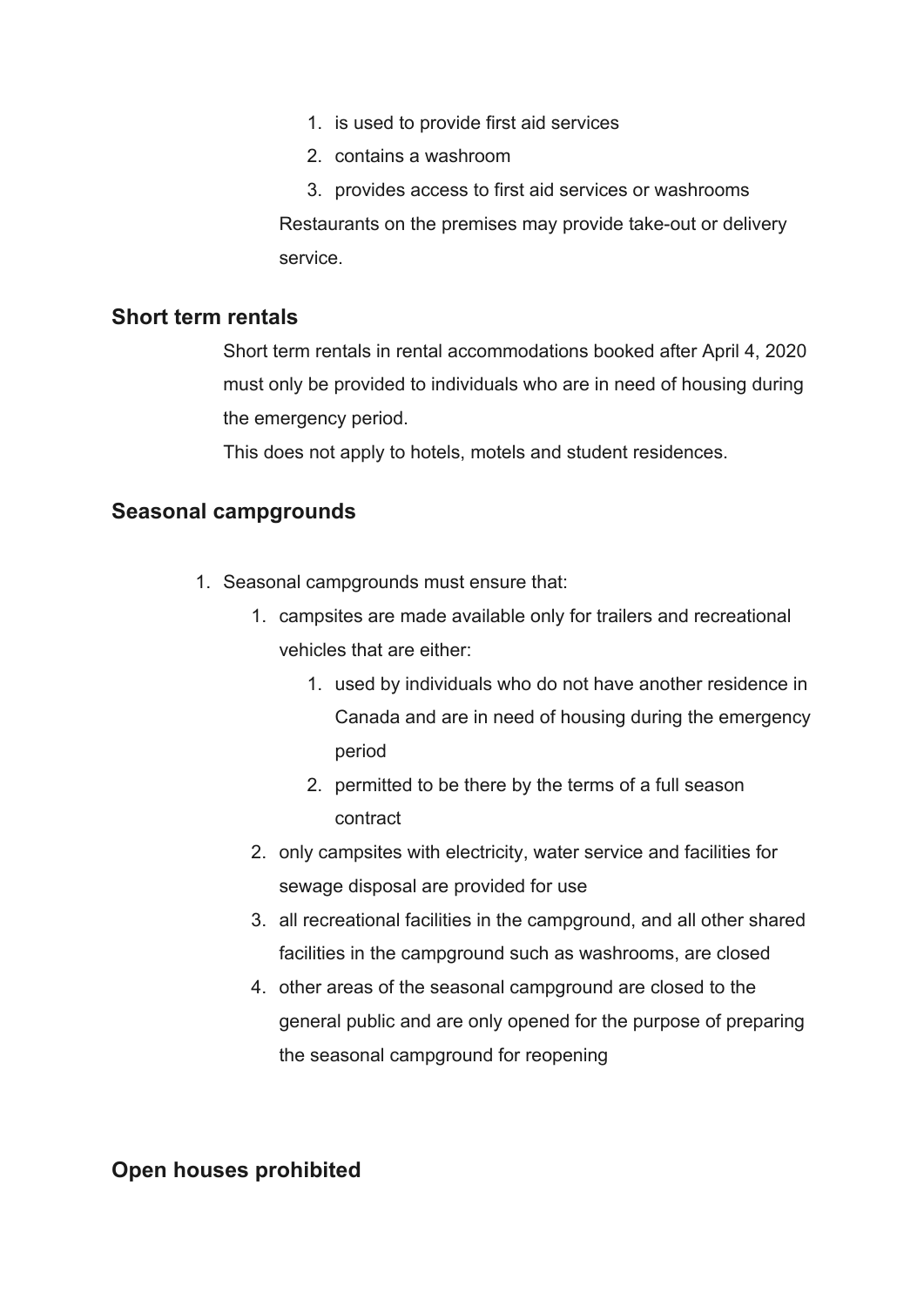Businesses that provide real estate agent services must not host, provide or support any open house events.

### **Marinas, boating clubs and other organizations that maintain docking facilities for members or patrons**

Marinas, boating club and other organizations that maintain docking facilities for members or patrons must ensure that clubhouses, restaurants, pools, meeting rooms, fitness centres and other recreational facilities on the premises remain closed to the public. This does not apply to any portion of a building that:

- 1. is used to provide first aid services
- 2. contains a washroom

3. provides access to first aid services or washrooms Restaurants on the premises may provide take-out or delivery service. This does not prevent marinas, boating clubs or other organizations that maintain docking facilities for members or patrons from operating grocery or convenience stores on the premises or providing fuel supply, watercraft repair and servicing, watercraft docking and watercraft launching services.

#### **Sports team training facilities**

- 6. Sports teams that operate training facilities [\(described in paragraph 34.1 of](https://www.ontario.ca/#section-13) [this list\)](https://www.ontario.ca/#section-13) for use by its players must ensure that:
	- 1. the facility may only be used if:
		- 1. the team's league has established a health and safety protocol for the use of training facilities
		- 2. the training facility is operated in compliance with the health and safety protocol
	- 2. the only people allowed to enter and use the facility are:
		- 1. players on the team who are using the facility for the purposes of training or conditioning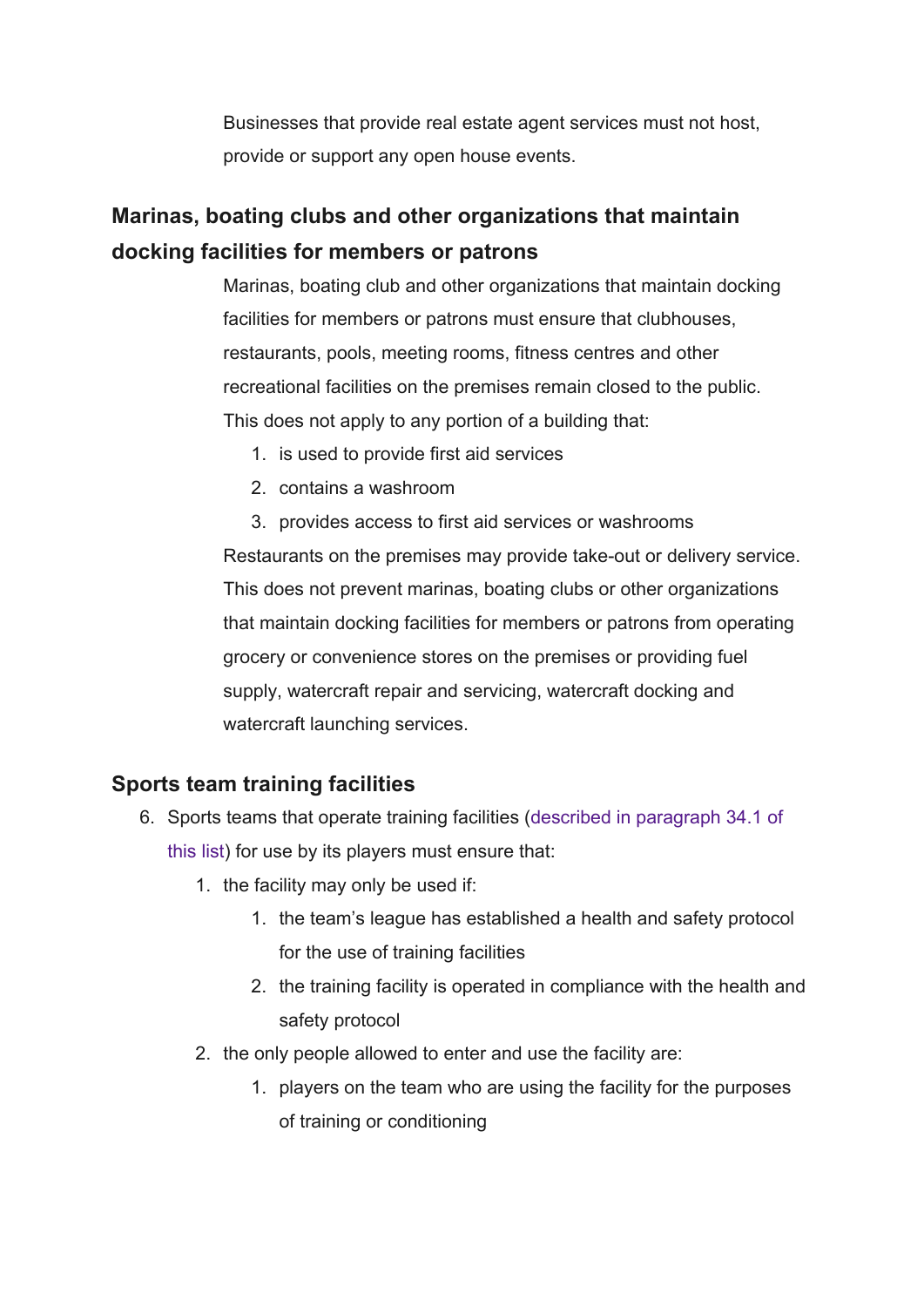2. staff that are strictly necessary to operate the facility and support the training or conditioning of the players

#### **Indoor or outdoor sports facilities**

#### **Sports facilities must ensure that:**

- 1. people who enter or use the facility maintain a physical distance of at least two metres from each other
- 2. team sports are not practised or played within the facility
- 3. other sports or games that are likely to result in individuals coming within two metres of each other are not practised or played within the facility
- 4. locker rooms, change rooms, showers and clubhouses remain closed, however access may be provided to washrooms or first aid rooms

Players must bring their own equipment to use batting cages. Facilities are not allowed to rent or loan any equipment to players.

#### **Facilities for athletic training or competitions**

- 8. Athletic training facilities must ensure that:
	- 1. only member athletes or an organization described in part 34.4 of this list are allowed to use the facilities
	- 2. people who enter or use the facility maintain a physical distance of at least two metres from each other
	- 3. team sports and pool-based sports are not practised or played within the facility
	- 4. other sports or games that are likely to result in individuals coming within two metres of each other are not practised or played within the facility
	- 5. all sport activities are conducted in accordance with the rules and policies of the applicable organization identified in part 34.4 of this list, including the rules and policies put in place to enable a safe return to the sport